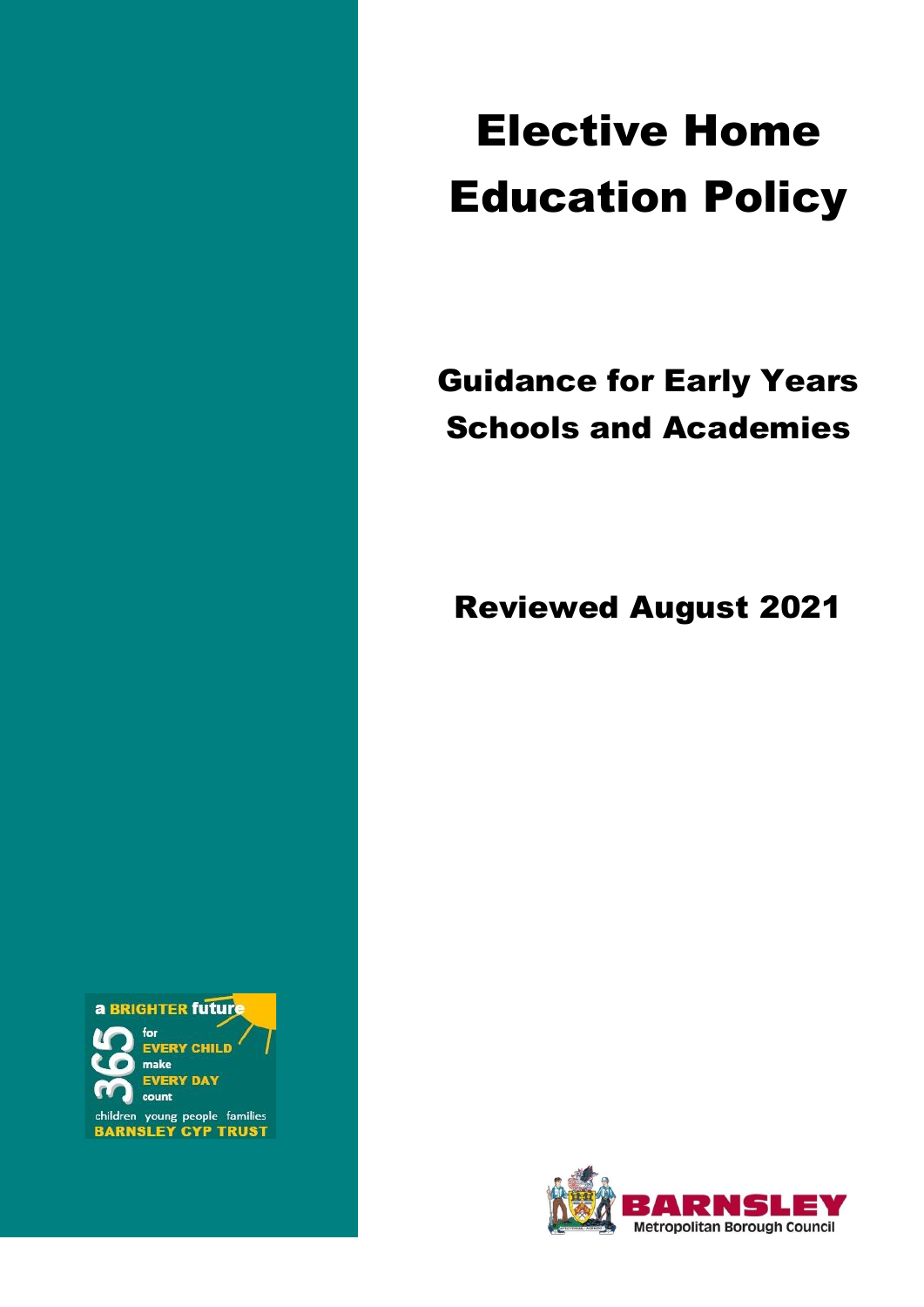# Contents

| 1.0  |                                                              |  |
|------|--------------------------------------------------------------|--|
| 2.0  |                                                              |  |
| 3.0  |                                                              |  |
| 4.0  |                                                              |  |
| 5.0  |                                                              |  |
| 6.0  |                                                              |  |
| 7.0  |                                                              |  |
| 8.0  |                                                              |  |
| 9.0  |                                                              |  |
| 10.0 |                                                              |  |
| 11.0 |                                                              |  |
| 12.0 |                                                              |  |
| 13.0 |                                                              |  |
| 14.0 |                                                              |  |
| 15.0 |                                                              |  |
|      | 16.0 SUPPORT FROM OUTSIDE AGENCIES, CONTACTS, RESOURCES 9/10 |  |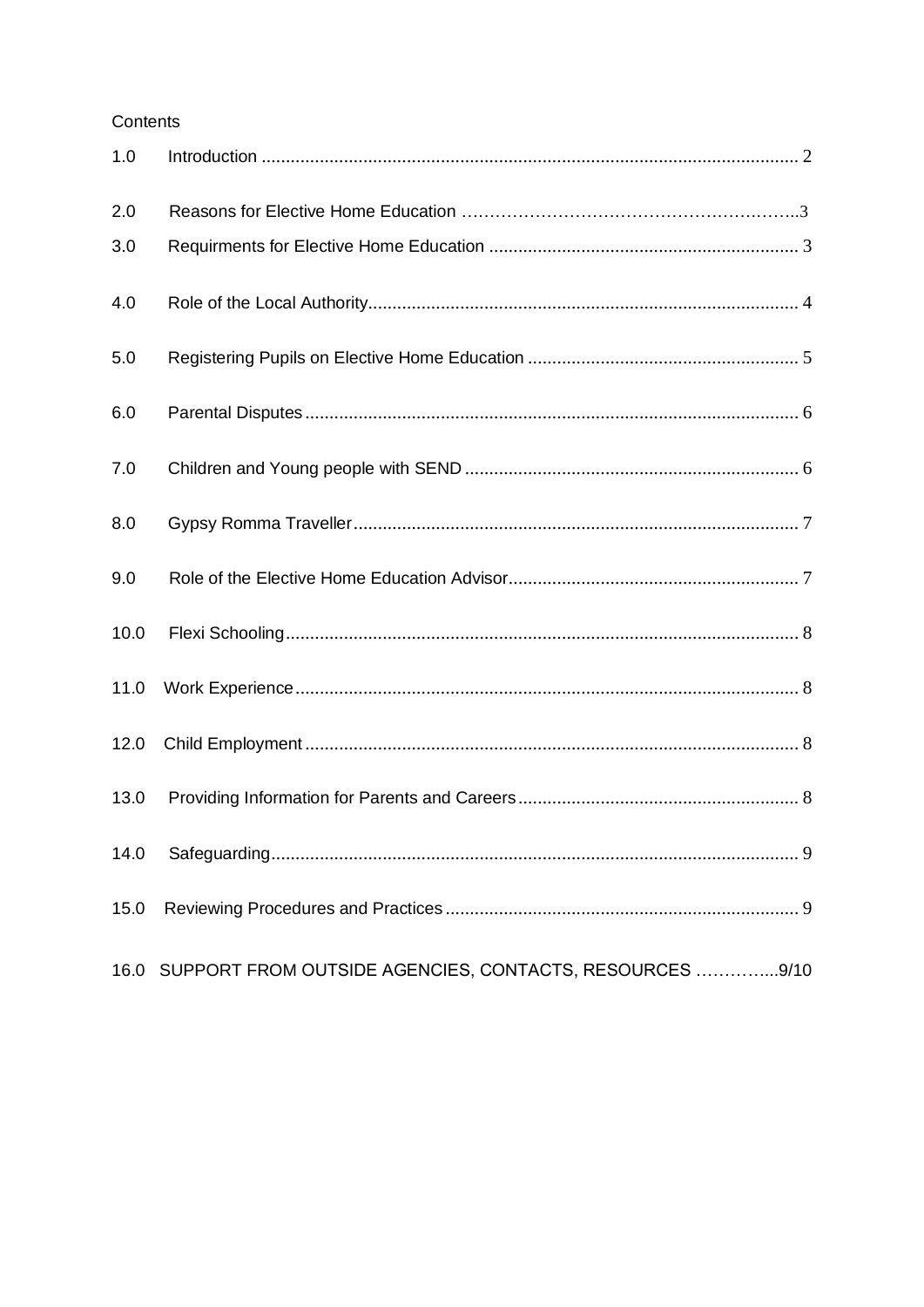# **APPENDICES**

APPENDIX 1 ELECTIVE HOME EDUCATION NOTIFICATION (EHE1)

APPENDIX 2 ElECTIVE HOME EDUCATION PARENTAL CONTACT RECORD (EHE2)

APPENDIX 3 EDUCATION WELFARE FLOW CHART FLOWING THE NOTIFICATION OF EHE

APENDIX 4 EDUCATION WELFARE FLOW CHART FOR SCHOOL ATTENDANCE **ORDERS**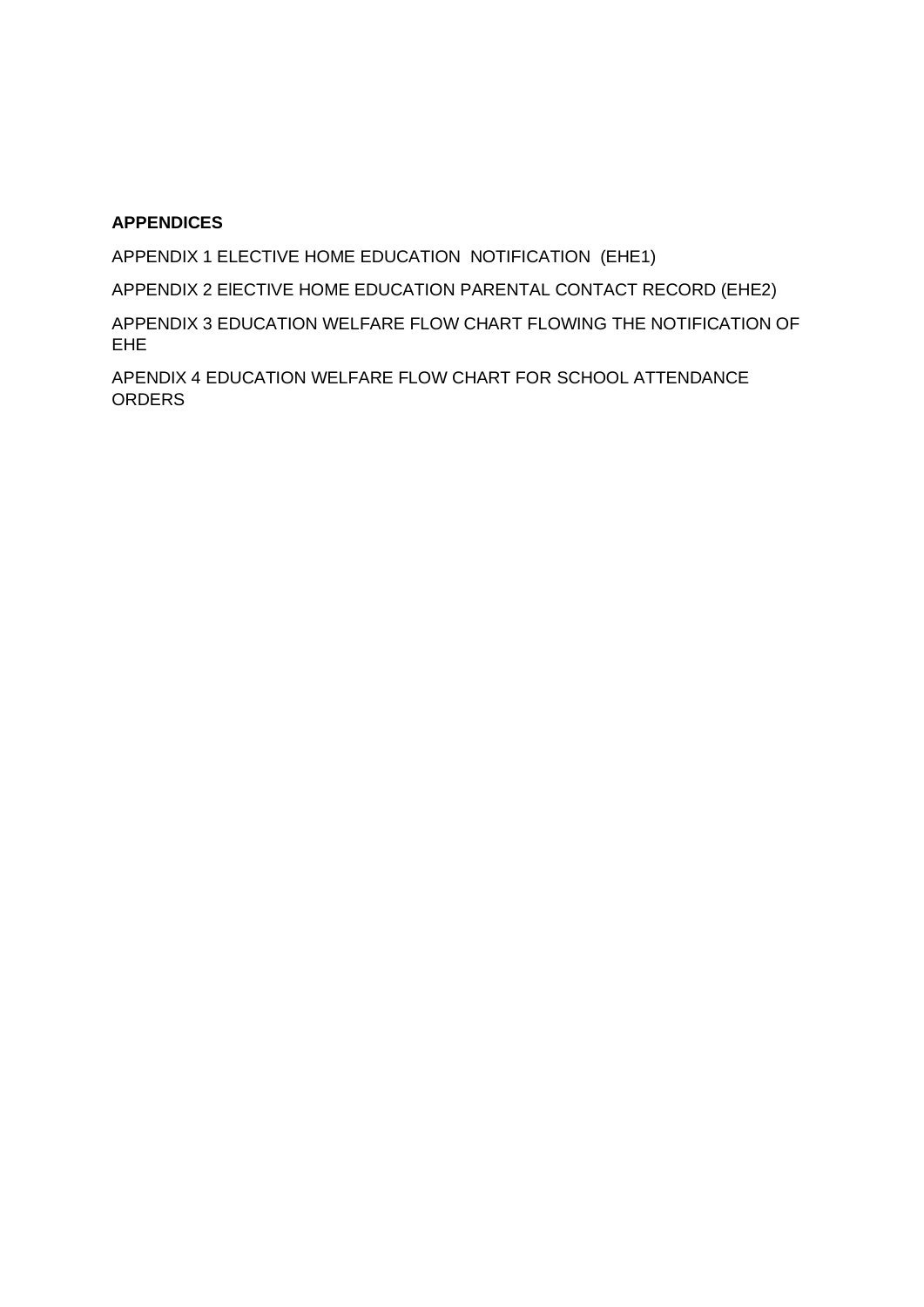#### **1.0 INTRODUCTION**

The policy has been updated to reflect the Department for Education (DfE) Guidance for Parents and Local Authorities issued April 2019. Whilst the guidance is non-statutory it has been produced to inform Local Authorities, schools, parents and other organisations concerned with Elective Home Education (EHE). A separate document for parents has been produced to support the DfE guidance.

1.1 The DFE guidance is intended to help Local Authorities understand their existing powers, and their duties in relation to children who are being educated at home, and how those relate to the obligations of parents. It aims to enable Local Authorities to identify children not receiving a suitable education, and to do something about it. The result should be that every child is receiving a suitable education in a safe and appropriate setting, whether at home or in school.

The DfE guidance can be found at [https://www.gov.uk/government/publications/elective](https://www.gov.uk/government/publications/elective-home-education)[home-education.](https://www.gov.uk/government/publications/elective-home-education)

- 1.2 Elective home education is the term used to describe a choice by parents to provide education for their children at home or in some other way in which they choose, instead of sending them to school full time. This is different to education provided by a Local Authority otherwise than at a school/academy, for example, tuition for children who are too ill to attend school (EOTAS – Education Other Than At School). Throughout this policy "parents" should be taken to include all those with parental responsibilities, including guardians and foster carers, although in this case the Local Authority may be the corporate parents.
- 1.3 Section 7 of the Education Act (1996) states that the parent of every child of compulsory school age shall cause them to receive efficient full time education, suitable to age, ability, aptitude, and to any special educational needs they may have, either by regular attendance at school or otherwise. Where parents have chosen to home educate, Barnsley Council wants the home educated child to have a positive experience and aims to achieve this by developing positive, supportive relationships with parents and by working together, to ensure the provision is in the best educational interests of the child.
- 1.4 Barnsley Council has a responsibility for ensuring appropriate arrangements are in place to safeguard and promote the welfare of all the children residing in the borough, including home educated children.
- 1.5 Barnsley Council strives to establish positive relationships with families choosing home education. Where this is achieved, it enables the Local Authority to better understand parents' educational provision and preferences, offer them appropriate support, and provide a sound basis for investigation if the authority receives information that a suitable education is not being provided.
- 1.6 The Council acknowledges that the parent's education provision will reflect a diversity of approaches and interests, with understanding that children learn in different ways and at different times and speeds. The Local Authority appreciates that parents and children may require a period of adjustment before finding their preferred mode of learning, and that families may change their approach over time.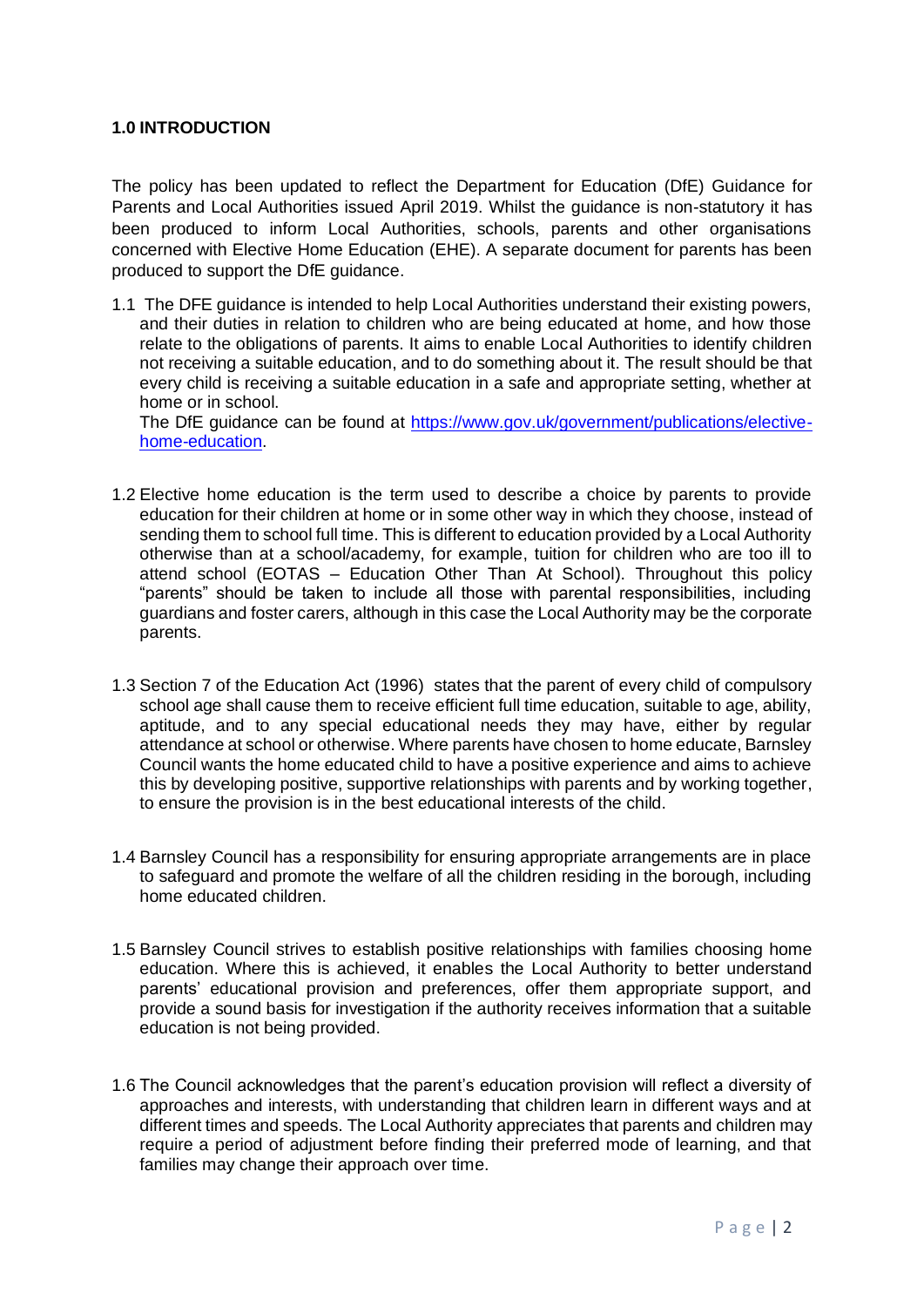#### **2.0 REASONS FOR ELECTIVE HOME EDUCATION**

2.1 Home education is not the only alternative to school attendance. In any circumstances where a child cannot attend school the Local Authority should be offering alternative provision to reduce the likelihood that a child will not receive a suitable education. Notwithstanding that, there are many reasons why parents do choose to educate children at home, including those set out below:

• Ideological or philosophical views which favour home education, or wishing to provide education which has a different basis to that normally found in schools.

• Religious or cultural beliefs, with the wish to ensure that the child's education is aligned with these.

• Dissatisfaction with the school system, or the school(s) at which a place is available.

- Bullying of the child at school.
- Health reasons, particularly the mental health of the child.
- As a short-term intervention for a particular reason.
- A child's unwillingness or inability to go to school, including school phobia.

• Special educational needs, with a perceived lack of suitable provision in the school system to meet those needs.

• Disputes with a school over the education, special needs or behaviour of the child, in some cases resulting in 'off-rolling' or exclusion.

• Familial reasons which have nothing to do with schools or education (e.g. using older children educated at home as carers).

• As a stopgap whilst awaiting a place at a school other than the one allocated.

2.2 These various reasons for undertaking home education are not mutually exclusive. For some children, several of these factors might apply. Barnsley Council aims to engage with home-educating families and considers, the context of individual situations. Often home education will be undertaken as a positive choice which is expected to lead to a better outcome, however, in some cases home education may be attempted as a last resort. This appears to be occurring more frequently and is likely to have implications for the quality of home education provided. In these circumstances, families may require more support and guidance.

#### **3.0 REQUIREMENTS FOR ELECTIVE HOME EDUCATION**

3.1 There are no specific legal requirements as to the content of home education, provided the parents are meeting their duty in Section 7 of the Education Act (1996). This means that education does not need to include any particular subjects and does not need to have any reference to the National Curriculum; and there is no requirement to enter children for public examinations.

There is no obligation to follow the 'school day' or have holidays which mirror those observed by schools. Many home educating families do follow a clear academic and time structure, but it should not be assumed that a different approach which rejects conventional schooling and its patterns is unsatisfactory or constitutes 'unsuitable' education. Approaches such as autonomous and self-directed learning, undertaken with a very flexible stance as to when education is taking place, should be judged by outcomes, not on the basis that a different way of educating children must be wrong.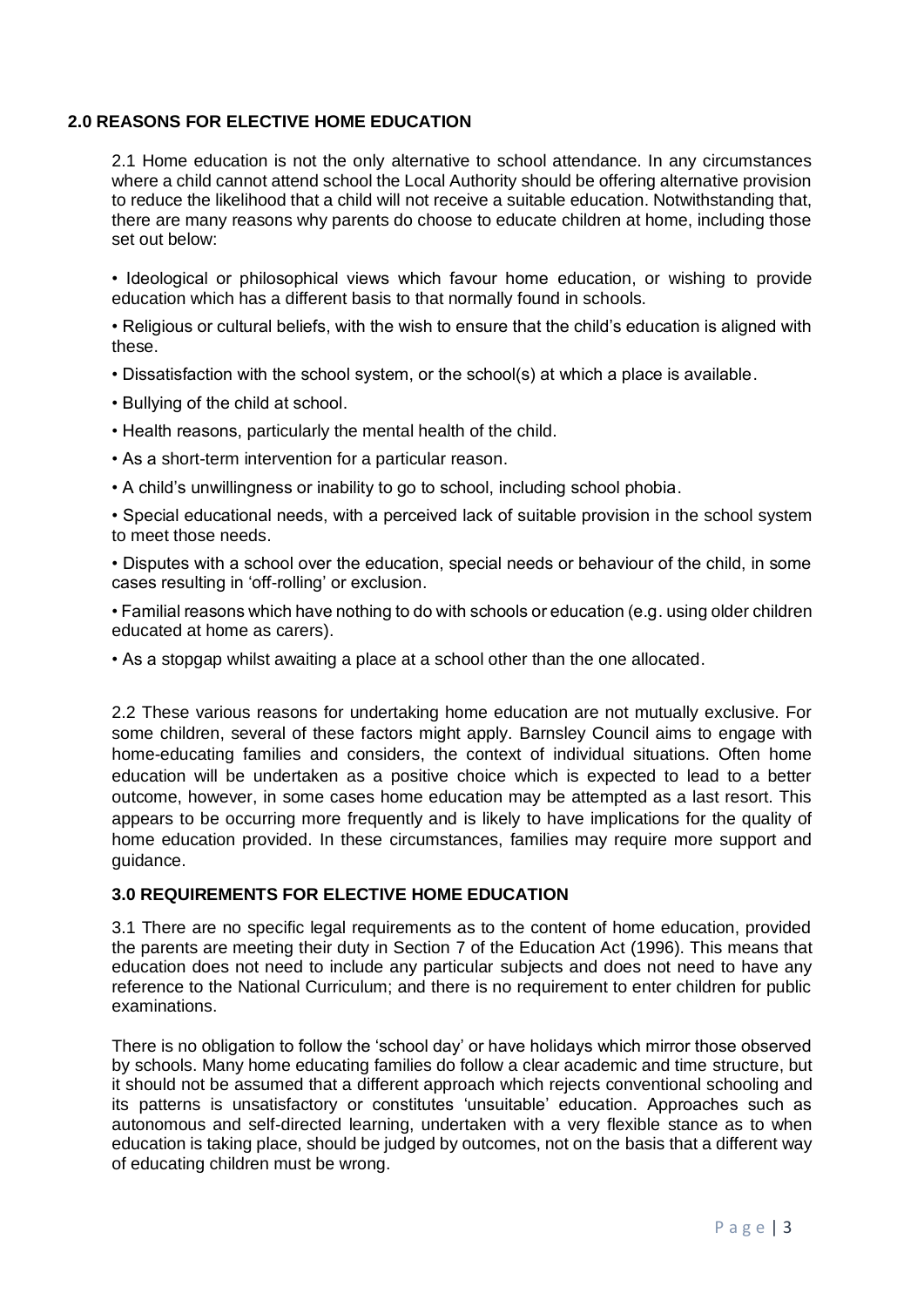# **4.0 THE ROLE OF THE LOCAL AUTHORITY**

4.1 The Local Authority should consider trends in home education in a wider strategic context, for example, in identifying shortcomings in local school provision and alternative provision settings, or failures by schools to manage attendance and behaviour properly.

4.2 In order to meet the requirements of the DFE guidance Barnsley Council will:

- Keep and maintain an up to date register of pupils that are home educated
- Provide the Barnsley Alliance with termly reports on the EHE cohort in order to identify trends.
- Provide advice to parents and the opportunity to speak to the EHE Advisor or an Education Welfare Officer when they are considering EHE.
- Record the reasons for EHE that is either stated in the parental letter given by the school or obtained through parental contact.
- Identify and register all children that are not in a formal school setting.
- Keep an up to date policy which reflects the views of those in the EHE community which is reviewed regularly in line with national guidance.
- Take a holistic approach to EHE to address issues of suitability and safeguarding.
- Make the rights and obligations of parents clear to them and provide advice on good practice and available resources.
- Provide clear details of the complaint's procedure and deal with any complaints in a sensitive manner.
- Provide up to date information for local and national inspection purposes for children on the Elective Home Education Register.

4.3 The Local Authority will work with schools and academies to encourage parents **not** to decide to educate their children outside the school system if any of the following apply:

- As a response to disputes with school over the education, special needs or behaviour of the child, in some cases resulting in "off-rolling'' or exclusion. **In these instances, every attempt should be made to resolve the issue with the Head Teacher/ Designated Safeguarding Lead at the school.**
- As a solution when a child has not been attending school on time or regularly. It may be even more difficult to provide a full-time education for him or her at home.
- As a final or once and for all decision. It may be possible to manage home education for a child at infant or junior level, but the situation can be very difficult when there is need to study for GCSEs, especially in subjects which have a major practical element, or a significant controlled assessment content.
- To gain access to Barnsley College for key stage 4 pupils who are registered as elective home educated.
- Familial reasons which have nothing to do with education such as using children as carers.
- 4.4 If parents choose to educate their child(ren) at home, they accept 'full responsibility' for their education.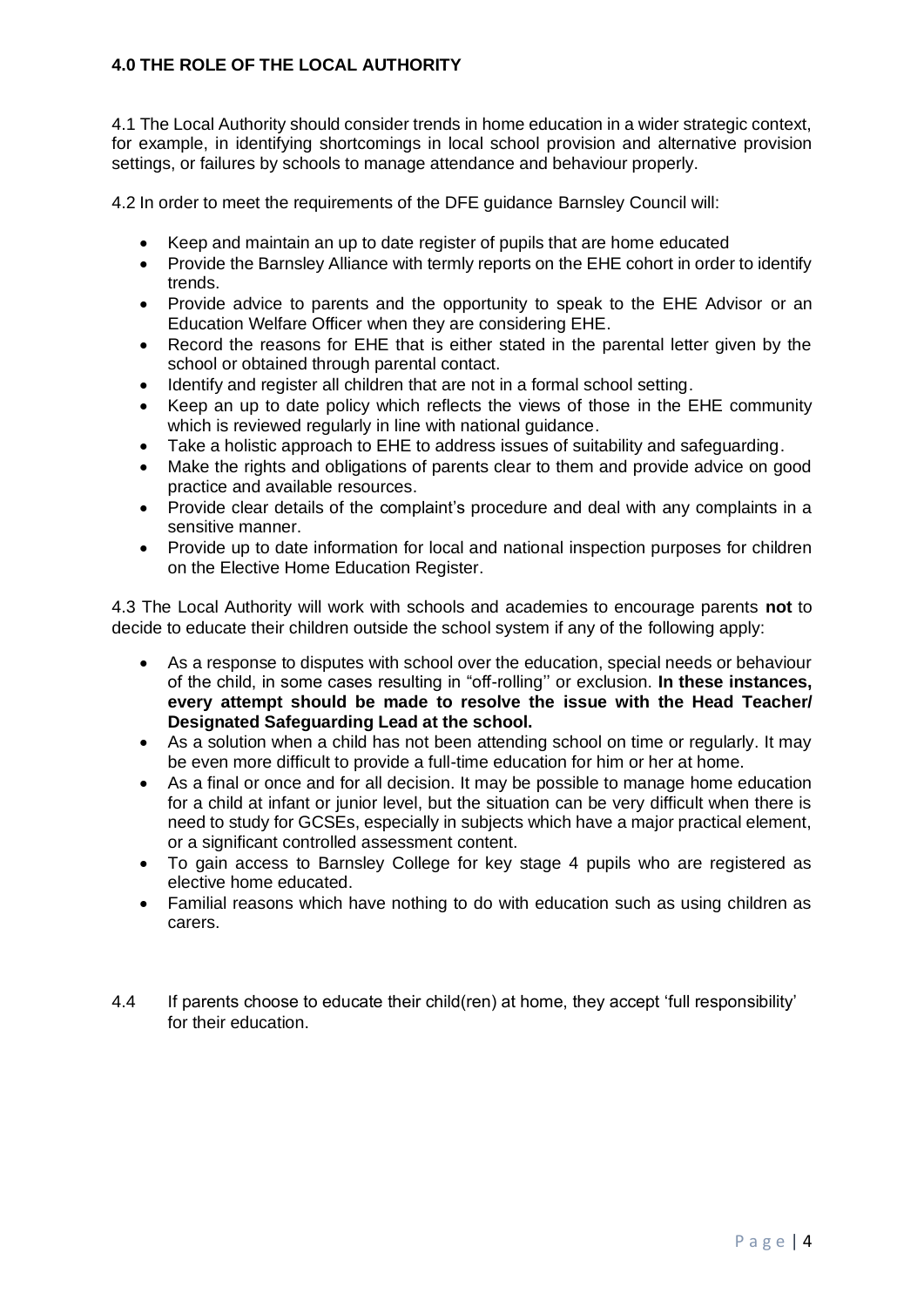Barnsley Council recommends that before deciding on home education parents:

- Consider all the issues very seriously. It is a great responsibility and requires a considerable commitment in time and energy.
- Plan what it is intended to do with the child before making a decision. Consider the costs involved.
- Be aware that the child may well miss the social side of school, especially contact with other children and joint activities. There are no grants available to help with home education. Costs of materials, equipment, examination fees and so forth, must be borne by parents.

## **5.0 REGISTERING PUPILS ON ELECTIVE HOME EDUCATION AND REMOVAL FROM THE ADMISSIONS REGISTER**

5.1 Barnsley Council strives to maintain an up to date register of those being educated at home. If parents write to the Council stating that they intend to educate their child at home from a specified date, including the child's name date of birth and address, they will be placed on the register. If a child is below statutory school age, then parents need not do anything to register their child.

5.2. Barnsley Council works in partnership with Health, Children's Social Care and the private and voluntary sector to identify any children that are not registered at school or through Elective Home Education and will register them once identified.

5.3 If a child is on roll at a school or Academy, then parents need to notify the school of their intention to educate their child at home and of the intention to have their child removed from roll.

5.4 Schools and Academies must delete the child's name from their admissions register upon receipt of notification from the parent. The Local Authority requests that this notification is in writing from the parent stating their intention to educate their child at home, once notification is received schools must inform the Local Authority by completing the EHE1 form, returning it to the Education Welfare service. School must also write to the parent informing them that the child has been removed from school roll. Once the EHE1 form is received the Education Welfare service will follow the EHE process flow chart see Appendix 3.

5.5 If a child is registered at a school as a result of a school attendance order, parents must get the order revoked by the Local Authority on the grounds that arrangements have been made for the child to receive a suitable education otherwise than at school before the child can be deleted from the school's register and educated at home. In this instance, schools must ensure that the parent has taken steps to do this and that the Local Authority has revoked the order before removing from the roll.

5.6 Barnsley Council encourages parents to inform them directly of the withdrawal of a child from school but have no legal right to insist that parents do so. The only exception to this is where the child is attending a special school under arrangements made by the Local Authority, in which case additional permission is required from the Authority before the child's name can be removed from the register. Schools on receipt of notification from a parent of a child attending a special school that they elect to home educate must inform the Local Authority forthwith. The Local Authority will then carry out the necessary checks before determining the suitability of home education of the child. The parent will be notified of the Local Authority's decision.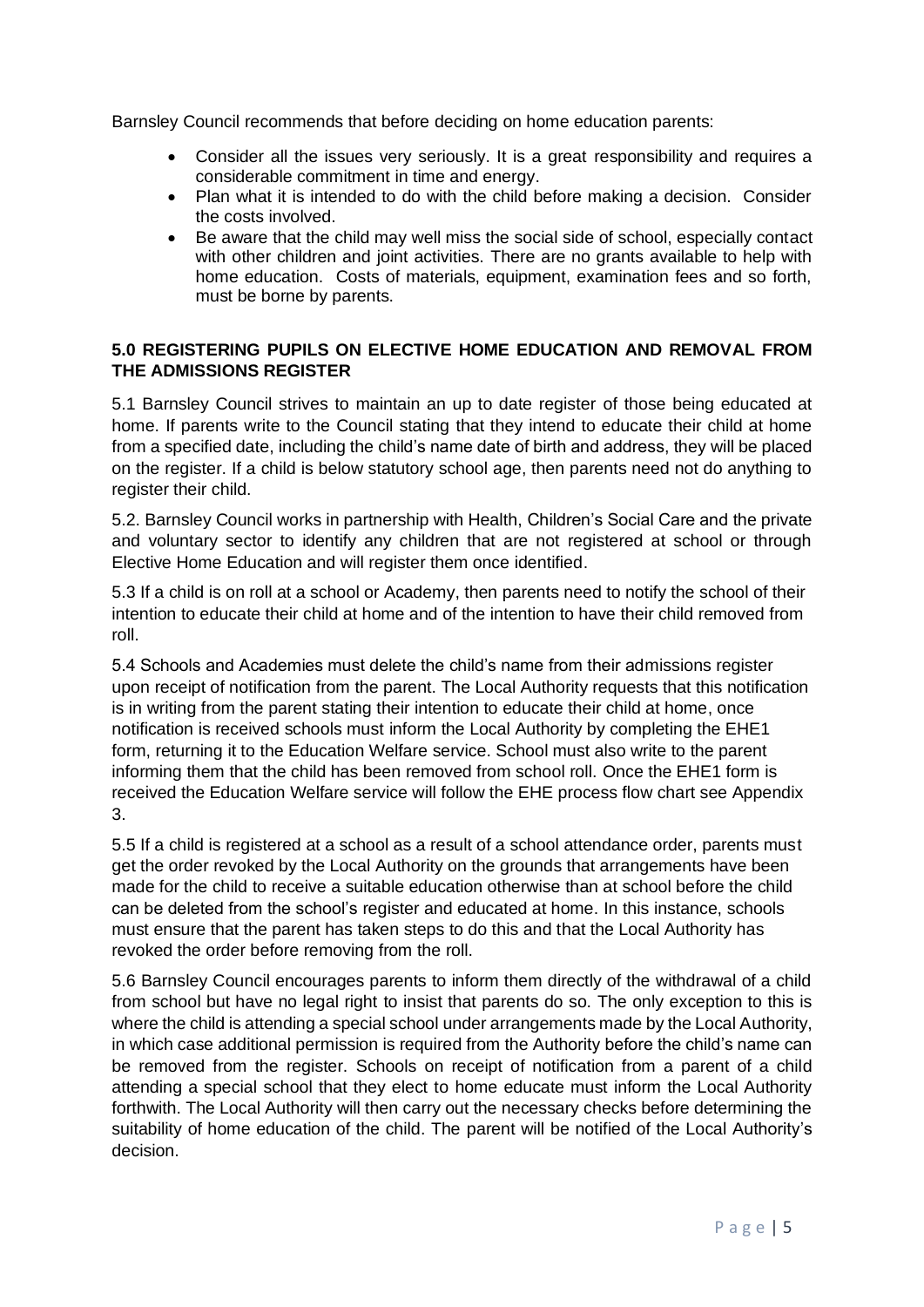#### **6.0 DISPUTES BETWEEN PARENTS**

6.1 In some cases two parents (usually divorced or separated, but both having parental responsibility) may disagree as to whether home education is desirable, or at least is being provided properly. Barnsley Council will do its best to obtain full details of who has parental responsibility in such cases. The parent with whom the child resides will be considered to have effective control over the child's education. If it is considered that the child is not receiving a suitable education both parents will be kept informed unless there is a specific safeguarding reason to limit information to one parent.

#### <span id="page-7-0"></span>**7.0 CHILDREN AND YOUNG PEOPLE WITH SEND EDUCATED AT HOME**

7.1 The parental right to EHE also applies when a child has SEND.

7.2 The Local Authority has regard to the statutory guidance in the Special Educational Needs Code of Practice when carrying out SEN functions. The Code provides information about SEN in relation to home education (paragraphs  $10.30 - 10.38$ ). The Code emphasizes the importance of Local Authorities and other providers working in partnership with parents. The Local Authority understands its statutory duties towards children and young people with SEN or disabilities in the light of the guidance set out.

7.3 The Local Authority has a duty under Section 22 of the Children and Families Act 2014 to identify all children in their areas who have SEN. This includes home-educated children.

7.4 Where a child is registered at a special school under arrangements made by the Local Authority, the Local Authority's consent is necessary for the child's name to be removed from the admission register, but this should not be a lengthy or complex process and consent must not be withheld unreasonably.

7.5 Even if the parent is making suitable alternative arrangements by the provision of home education, the Local Authority is still under an obligation to conduct an annual review of the Education, Health and Care (EHC) Plan, and that should provide an opportunity for parents to seek additional support or discuss alternatives to home education.

7.6 EHE can be included as participation in education until the age of 18.

7.7 In cases where the Council and parents agree that home education is the right provision for a child or young person with an EHC plan, the plan should make clear the child or young person will be educated at home. If it does then the Council, under Section 42(2) of the Children and Families Act 2014, **must** arrange the special educational provision set out in the plan, working with the parents. However, under Section 19 of the Act the Council must have regard to the views, wishes and feelings of the child and the young person.

7.8 The right to request an EHCP is the same for all children including those that are home educated. Information about the right to request an EHCP needs assessment and the right to appeal is available to all parents, including those who are considering home education because they feel that the special educational support being provided in the school is insufficient to meet the child's needs.

7.9 In some cases the Council will conclude that, even after considering its power to provide support to home-educating parents, the provision that is or could be made for a child or young person with a EHC plan does not meet the child or the young person's needs. In that instance, the Council is required to intervene through the School Attendance Order framework.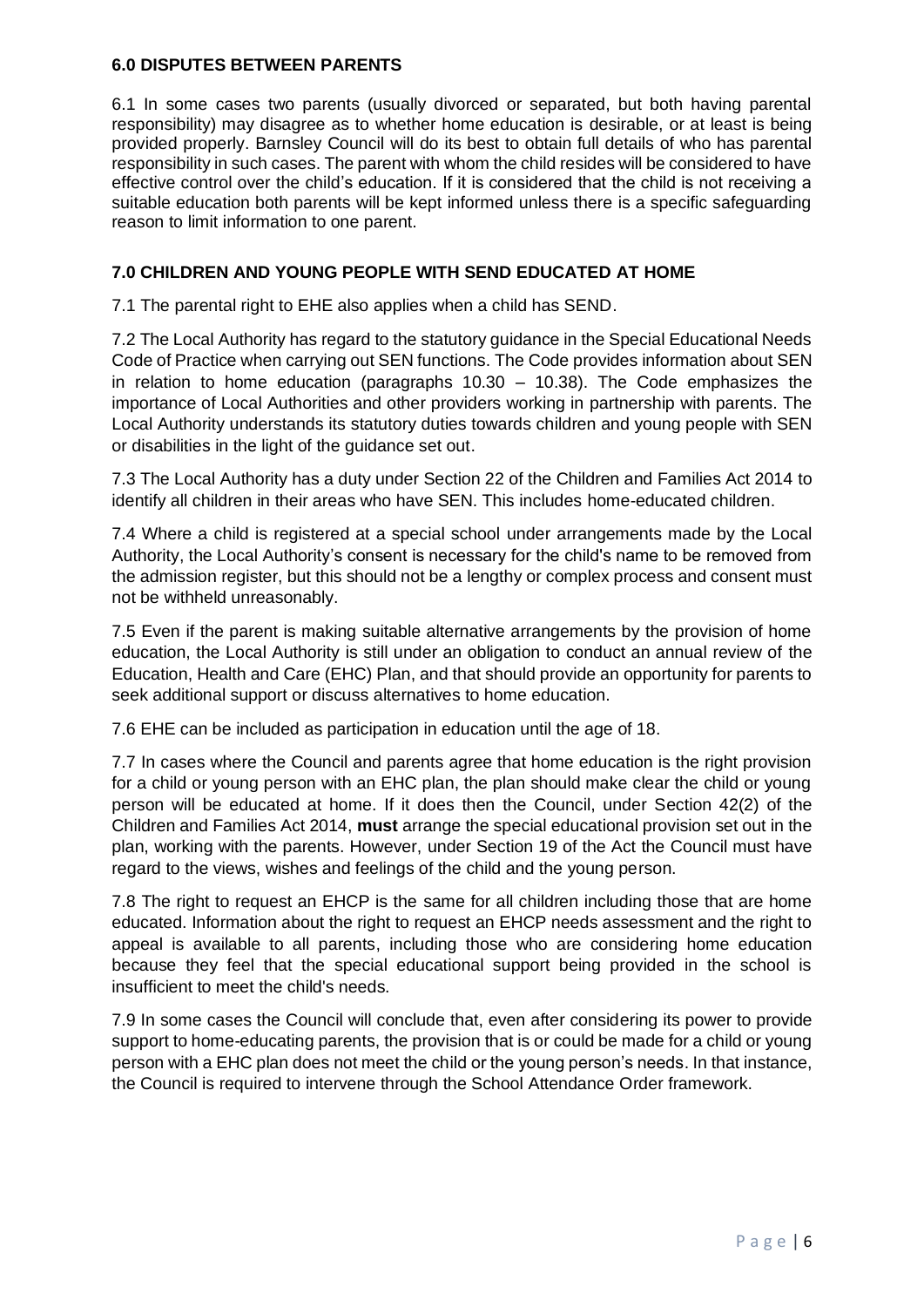## <span id="page-8-0"></span>**8.0 GYPSY, ROMA AND TRAVELLER CHILDREN**

8.1 Gypsy, Roma and Irish Travellers of Irish heritage are protected by the Race Relations Act of 1976 and have ethnic status in law. "Traveller" is an all-embracing term for those groups who do not have this status. There are several distinct groups. Some terms are interchangeable, but it is important to approach the question of identity with respect and for individuals to self-ascribe. The Council is committed to being sensitive to the needs of this community and the families who are electively home educating should be treated in the same way and the same guidance should be followed.

Families can seek advice in respect of EHE from the Advisor or Education Welfare Service.

#### **9.0 THE ROLE OF THE EHE ADVISOR (ALL CHILDREN)**

9.1 The EHE Advisor's involvement commences when elective education at home has been confirmed by the Education Welfare Service. Suitable education should be provided from the outset.

9.2 The EHE Advisor will, with the parents' consent, visit the home or pre-arranged meeting place to discuss with the parent(s) and, if possible, with the child, the intended programme of work.

9.3 Parents should provide the EHE Advisor with detailed information about the education they are providing. Although parents are not under a legal obligation to do this, by not doing so, a conclusion of no suitable education can be reached, and the matter can be referred to the Education Welfare Service.

9.4 Under section 437 of the Education Act 1996, the EHE Advisor will identify children who may not be receiving a suitable education and will refer to the Education Welfare Service to take action. If the council is not satisfied that a suitable education is being provided and the parents have not addressed these concerns the Education Welfare service will follow the School Attendance Order flow chart. Appendix 4.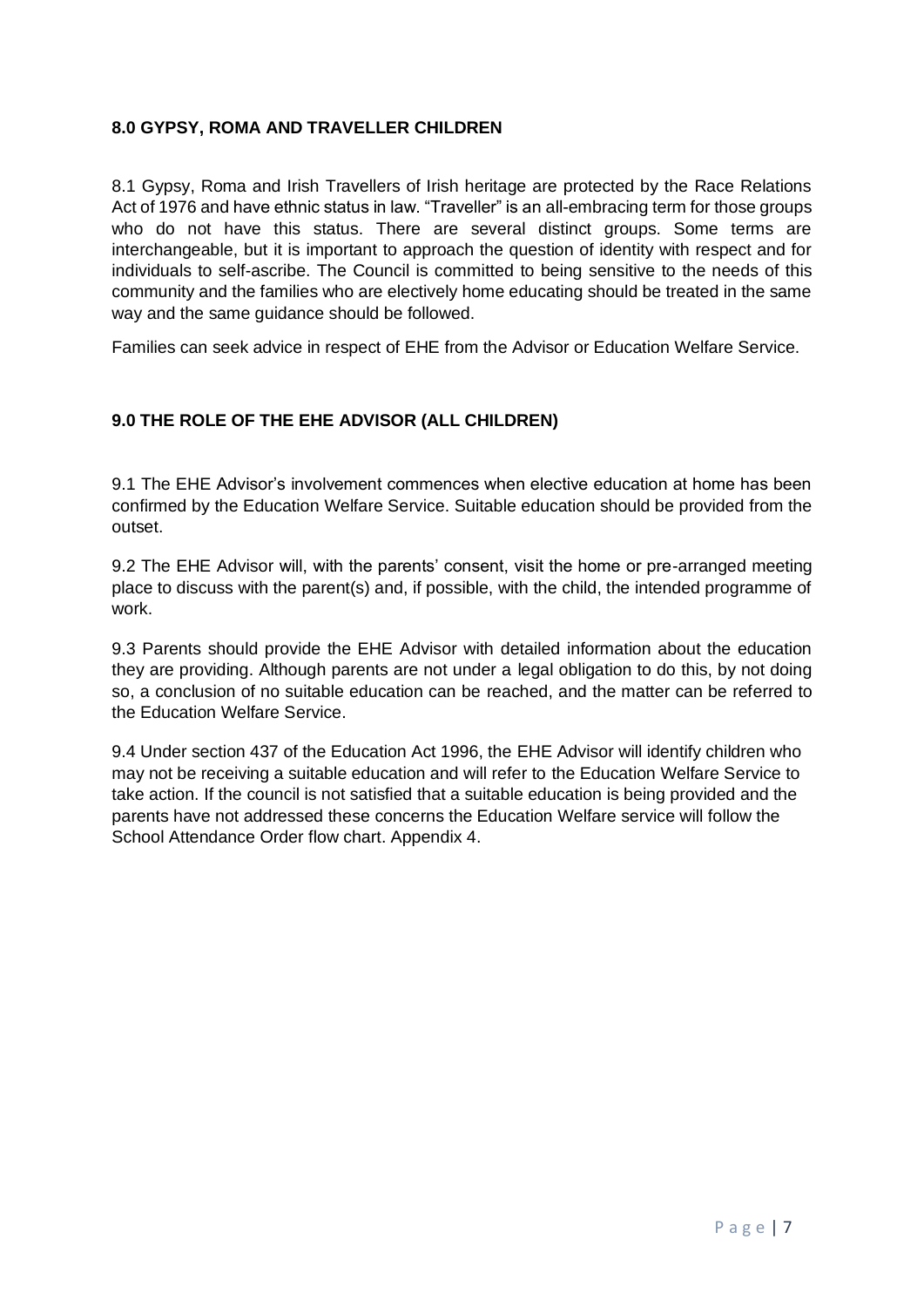#### <span id="page-9-0"></span>**10.0 FLEXI-SCHOOLING**

10.1 Home educated children are not normally registered at any school, however, parents can choose to make arrangements for a child to receive part of their total provision at a school. The purpose of this will often be to provide education in specific subjects more easily than is possible at home. Such arrangements are known as 'flexi-schooling'. Schools are under no obligation to agree to such arrangements; if the school does agree then the child must be added to their admissions register and coded as authorised absence when the education is taking place at home. Parents must still ensure that the child receives a suitable full-time education, but the element received at school must be taken into account in considering whether that duty is met.

#### **11.0 WORK EXPERIENCE**

11.1 Children educated at home have no entitlement to participate in work experience under arrangements made by the Council. Parent/Carers who wish for their child to complete work experience must ensure that they have appropriate insurance in place. The Council can advise on this but cannot cover the costs. The relevant Employers are responsible for carrying out risk assessments in respect of young people on work experience placements as if they were members of their staff.

#### <span id="page-9-1"></span>**12.0 CHILD EMPLOYMENT AND ENTERTAINMENT**

12.1 The law surrounding paid employment for young people of compulsory education age remains the same as those who are home educated as those in full time school. This means that paid employment cannot be done during the school day.

12.2 Performance Licence applications and information regarding children participating in broadcast and non-broadcast performances modelling and sporting activities can be found on BMBC website.

#### <span id="page-9-2"></span>**13.0 PROVIDING INFORMATION FOR PARENTS**

13.1 The provision of clear information has an important role to play in the promotion of positive relationships. The Council provides written information and website links for prospective and existing electively home educating parents that are clear and accurate, and which set out the legal position, roles, and responsibilities in an unambiguous way. It also recommends that contact details for home education support organisations are provided. Home education organisations' contact details may also be found through an internet search. All reasonable written information is made available to parents. The website can be viewed at: [www.barnsley.gov.uk/educating-your-child-at-home](http://www.barnsley.gov.uk/educating-your-child-at-home) and further advice can be sought through the Education Welfare Service and the Elective Home Education Advisor.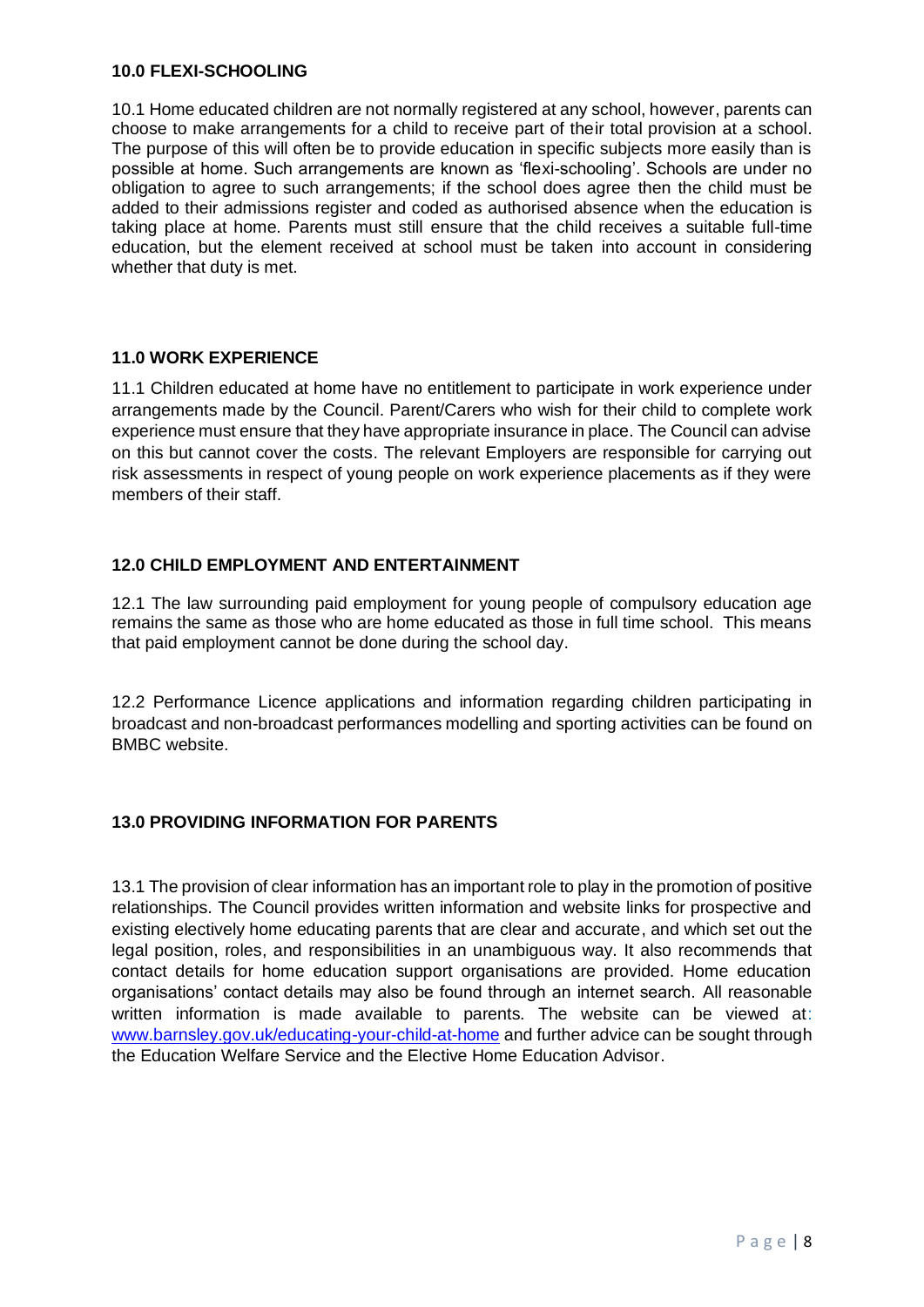#### **14.0 SAFEGUARDING**

14.1 The Council has a responsibility for ensuring that appropriate arrangements to safeguard and promote the welfare of children are in place for all children within the borough, including home educated children. Working Together to Safeguard Children, updated August 2018.

14.2 Sections 10 and 11 of the Children Act 2004 give Local Authorities general duties for promoting the well-being and safeguarding of children in their areas. This includes children educated at home as well as those attending school. Section 175 of the Education Act 2002 requires authorities to make arrangements for ensuring that their education functions are exercised with a view to safeguarding and promoting children's welfare. Therefore, the general duties of Local Authorities in relation to safeguarding are the same for all children, however they are educated.

14.3 The EHE Advisor will have regard to the relevant guidance and Barnsley Safeguarding Board's Safeguarding Procedures when considering what action to be taken where there are serious concerns about the welfare of a home educated child.

14.4 Parents who choose to employ other people to educate their child(ren), though they themselves will continue to be responsible for the education provided, will also be responsible for ensuring that those whom they engage are suitable persons to have access to their children. Parents should satisfy themselves by taking up appropriate references and/or requesting a potential tutor to consent to a Disclosure and Barring Check (DBS).

14.5 Any parents with concerns about any aspect of safeguarding are encouraged to contact the Advisor or the Education Welfare Service so that the appropriate expert officer can be contacted. Please note the following website address: [www.safeguardingchildrenbarnsley.com](http://www.safeguardingchildrenbarnsley.com/)

# **15.0 REVIEWING PROCEDURES AND PRACTICES**

**15.1 The Council will review these guidelines and practice in relation to home education on a regular basis. Home education organisations and parents are involved in the process of review in order to ensure the most effective practice and strengthen partnerships.** 

# **SUPPORT FROM OUTSIDE AGENCIES, CONTACTS, RESOURCES**

Materials and support are available to parents from agencies such as: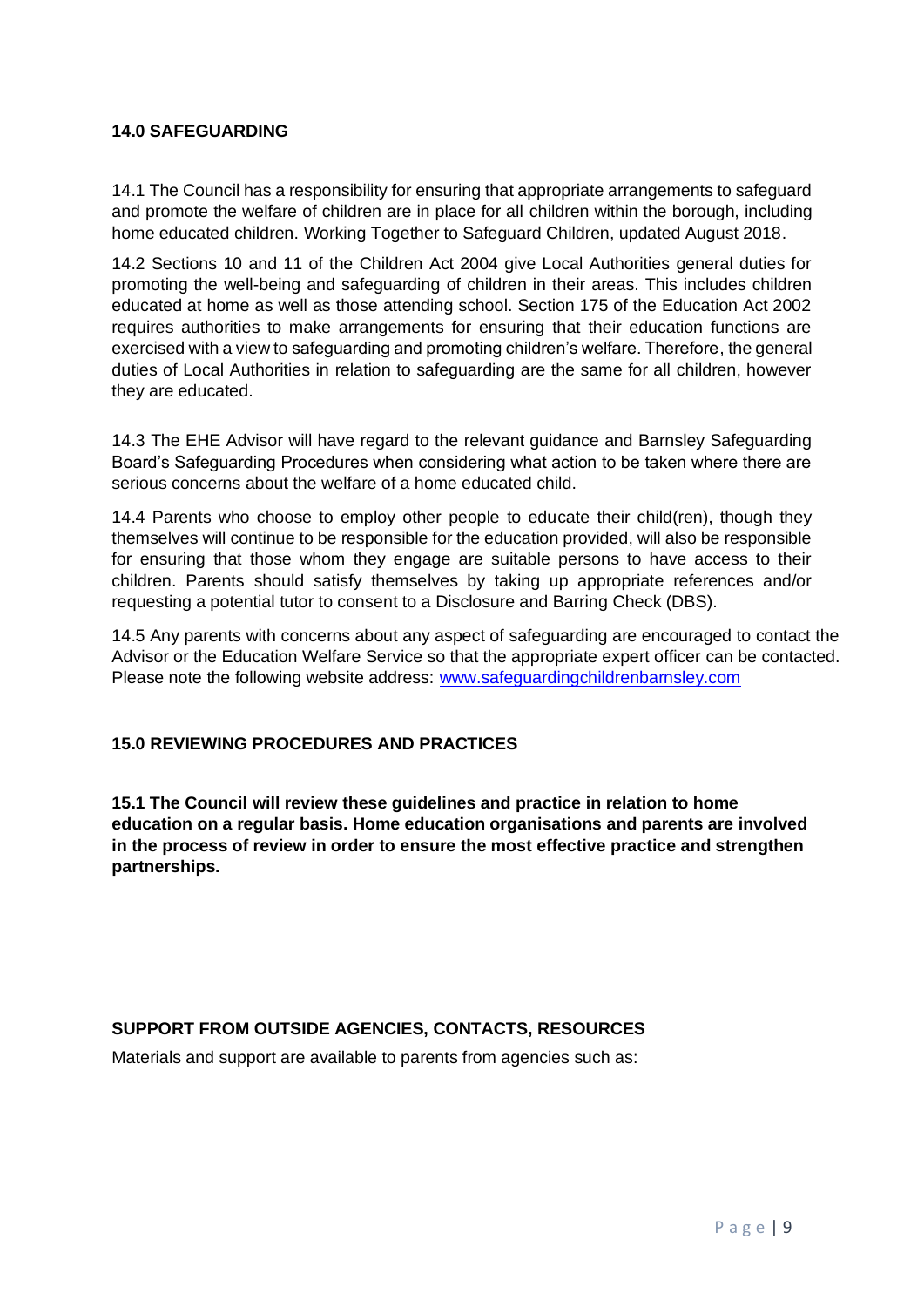#### **WESPNEU**

Worldwide Education Service and Parent's National Foundation Union 35Belgrave Square LONDON SE1X 7ED Tel: (0171) 235 2880

#### **Education Now**

Websedge 9-11 Grosvener Gardens London SW1W 0BD [Tel:02076121830](tel:02076121830) Website: <https://services.parliament.uk/bills/201719/homeeducationdutyoflocalauthorities.html>

#### **Local Organisations/Contacts**

#### **Barnsley BMBC**

Education Welfare Service Corporate Mailroom, PO Box 634 Barnsley, S70 9GG Tel: 01226 773545 E-mail: [EHE@barnsley.gov.uk](mailto:EHE@barnsley.gov.uk)

#### **Laura Collins**

Advisor for Elective Home Education Education Welfare Service Corporate Mailroom, PO Box 634 Barnsley S70 9GG Tel 07433301881 E-mail [Lauracollins2@barnsley.gov.uk](mailto:Lauracollins2@barnsley.gov.uk)

[www.parentcentre.gov.uk.](http://www.parentcentre.gov.uk/) Advice website for EHE parents [www.education.gov.uk](http://www.education.gov.uk/) website for advice on National Curriculum matters [www.homeschool.co.uk](http://www.homeschool.co.uk/) Christian Home School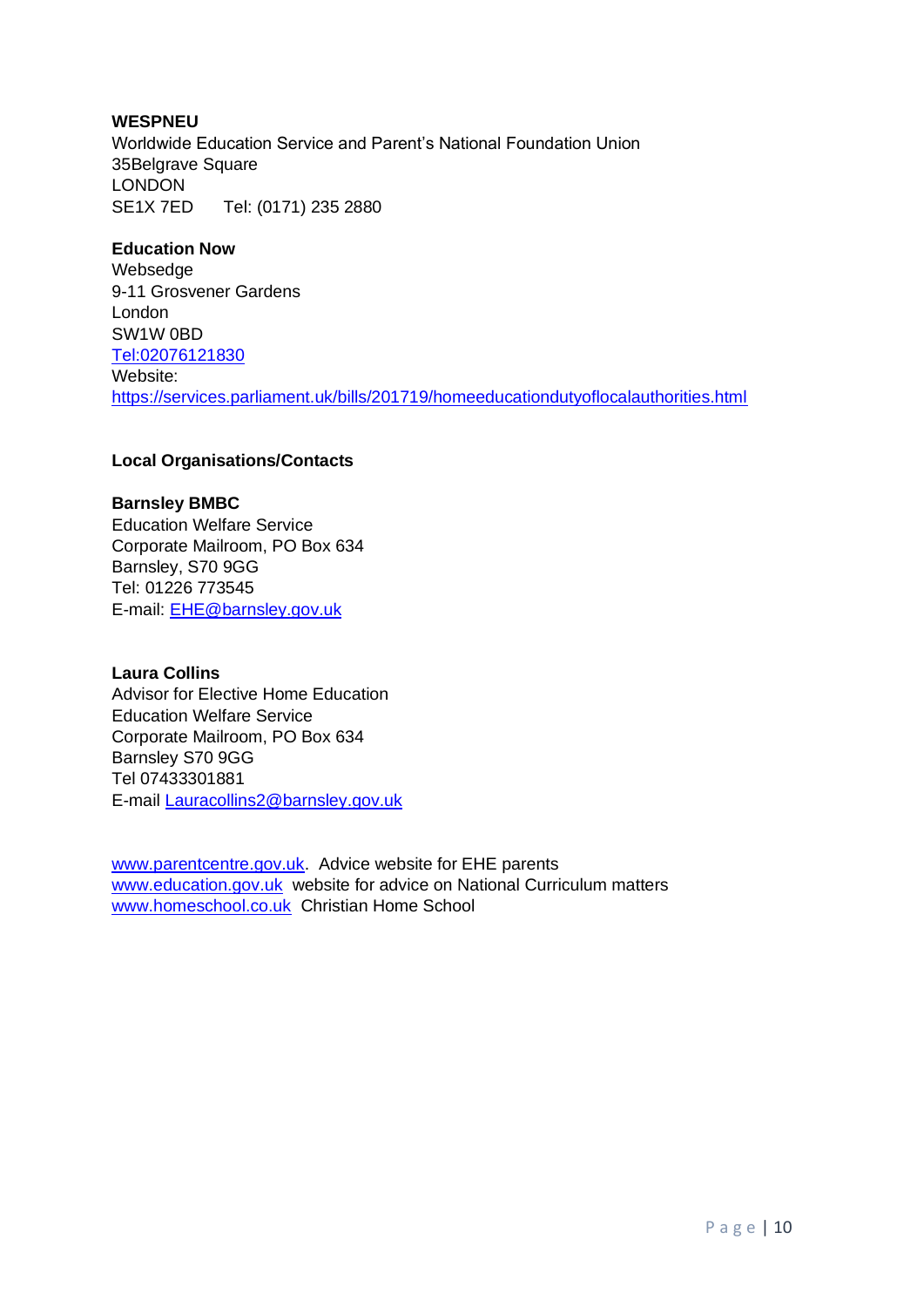

**Children's Directorate for Early Start, Prevention & Sufficiency Service - Education Welfare**

# **ELECTIVE HOME EDUCATION NOTIFICATION (EHE1)**

| Date notification received by school:                                                                                                                      |         |  |                                   |                                                                                        |             |  |
|------------------------------------------------------------------------------------------------------------------------------------------------------------|---------|--|-----------------------------------|----------------------------------------------------------------------------------------|-------------|--|
| Please attach notification to this form.                                                                                                                   |         |  |                                   |                                                                                        |             |  |
| Date pupil deleted from the schools admission register:                                                                                                    |         |  |                                   |                                                                                        |             |  |
| Pupil Surname:                                                                                                                                             |         |  |                                   | Pupil First Name:                                                                      |             |  |
| Alias:                                                                                                                                                     |         |  |                                   | Pupil Middle Name:                                                                     |             |  |
| Date of Birth:                                                                                                                                             |         |  |                                   | <b>UPN No:</b>                                                                         |             |  |
| Current $\square$<br>Address:                                                                                                                              |         |  |                                   | Names of parents / carer with whom the pupil resides (full<br>names with DOB if known) |             |  |
| Home Telephone Number:<br>Mobile Number:                                                                                                                   |         |  |                                   | 1.<br><b>DOB</b><br>Relationship to child<br>2.                                        |             |  |
|                                                                                                                                                            |         |  |                                   | <b>DOB</b><br>Relationship to child:                                                   |             |  |
| Ethnicity / EAL :                                                                                                                                          | Gender: |  |                                   |                                                                                        | Year Group: |  |
| <b>Name of School:</b>                                                                                                                                     |         |  |                                   |                                                                                        |             |  |
| Contact name in school:                                                                                                                                    |         |  |                                   |                                                                                        |             |  |
| Current % attendance:                                                                                                                                      |         |  |                                   |                                                                                        |             |  |
| Please enclose a copy of current attendance register.                                                                                                      |         |  |                                   |                                                                                        |             |  |
| Does this child / young person currently have (please indicate)                                                                                            |         |  |                                   |                                                                                        |             |  |
| Early Help Assessment (EHA)                                                                                                                                |         |  | <b>EHA Reference Number:</b>      |                                                                                        |             |  |
| <b>SEN Support</b>                                                                                                                                         |         |  | Undergoing EHCP Needs Assessment: |                                                                                        |             |  |
| <b>Education Health Care Plan (EHCP)</b>                                                                                                                   |         |  | Date of EHCP Annual Review:       |                                                                                        |             |  |
| Please note: Where a child has an EHCP and attends a special school they cannot be removed from school roll<br>without the consent of the Local Authority. |         |  |                                   |                                                                                        |             |  |
| Is this child / young person currently: (please indicate)                                                                                                  |         |  |                                   |                                                                                        |             |  |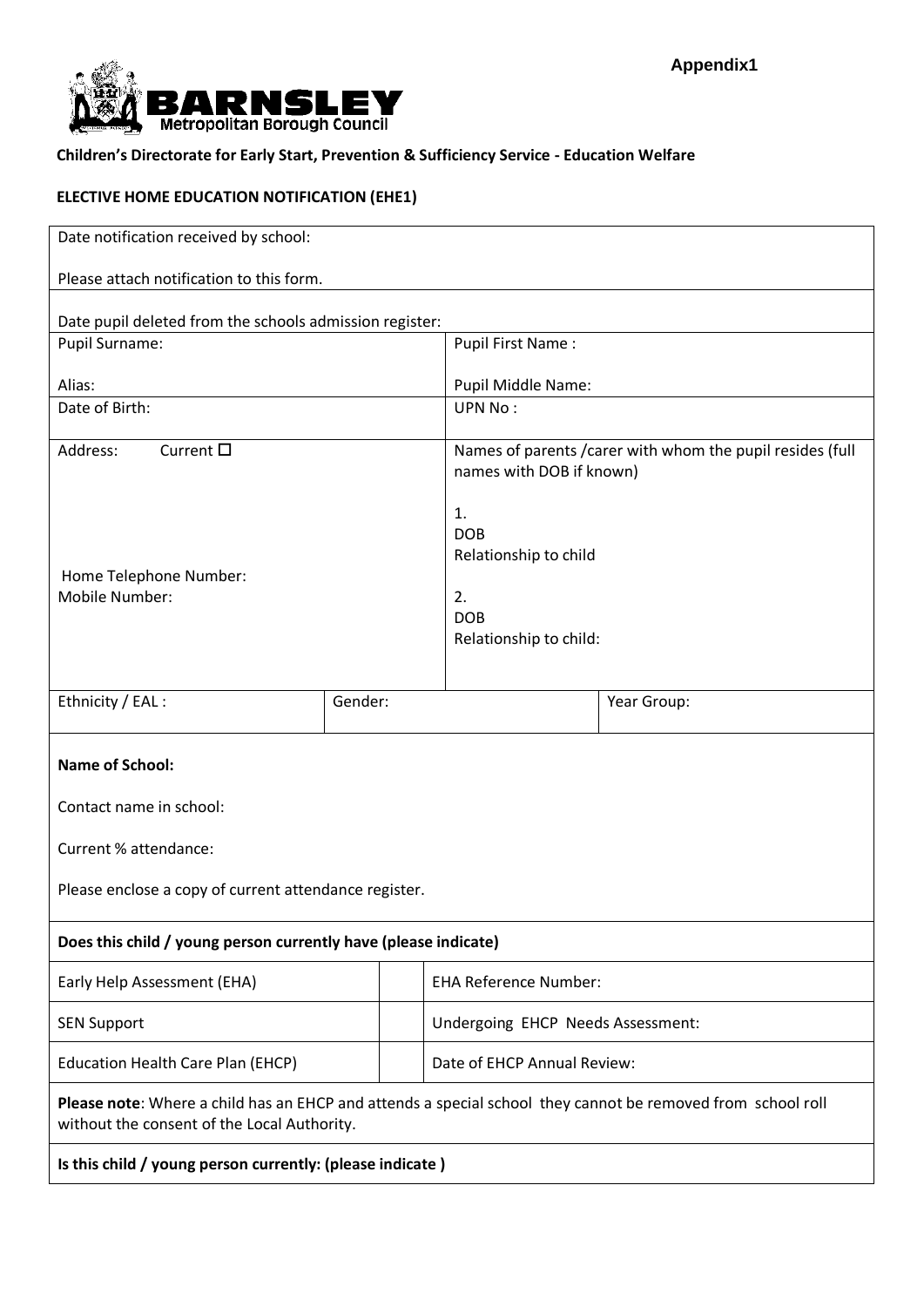| Looked After                                           | A Refugee / Asylum Seeker  |  |
|--------------------------------------------------------|----------------------------|--|
| Subject to a Child Protection or Child in Need<br>Plan | From a Travelling Family   |  |
| In Temporary Accommodation                             | Private Foster Arrangement |  |

| Are any of the following agencies known to be currently involved with this child / family (please indicate and         |  |                                          |  |  |  |
|------------------------------------------------------------------------------------------------------------------------|--|------------------------------------------|--|--|--|
| provide contact names if known)                                                                                        |  |                                          |  |  |  |
| Please note if a child is subject to either a Child Protection Plan / Child In Need or where there may be safeguarding |  |                                          |  |  |  |
| concerns, schools must contact Children's Social Care.                                                                 |  |                                          |  |  |  |
| Social Care                                                                                                            |  | Education Psychology / Inclusion service |  |  |  |
| <b>Education Welfare</b>                                                                                               |  | <b>School Nurse</b>                      |  |  |  |
| <b>CAMHS</b>                                                                                                           |  | Youth Offending Team                     |  |  |  |
| Other Additional Information:                                                                                          |  |                                          |  |  |  |
|                                                                                                                        |  |                                          |  |  |  |
|                                                                                                                        |  |                                          |  |  |  |
| Reason for parent/carer electing to home educate:                                                                      |  |                                          |  |  |  |
|                                                                                                                        |  |                                          |  |  |  |

| <b>Head teachers Name</b> |      |
|---------------------------|------|
| Signature                 | Date |
|                           |      |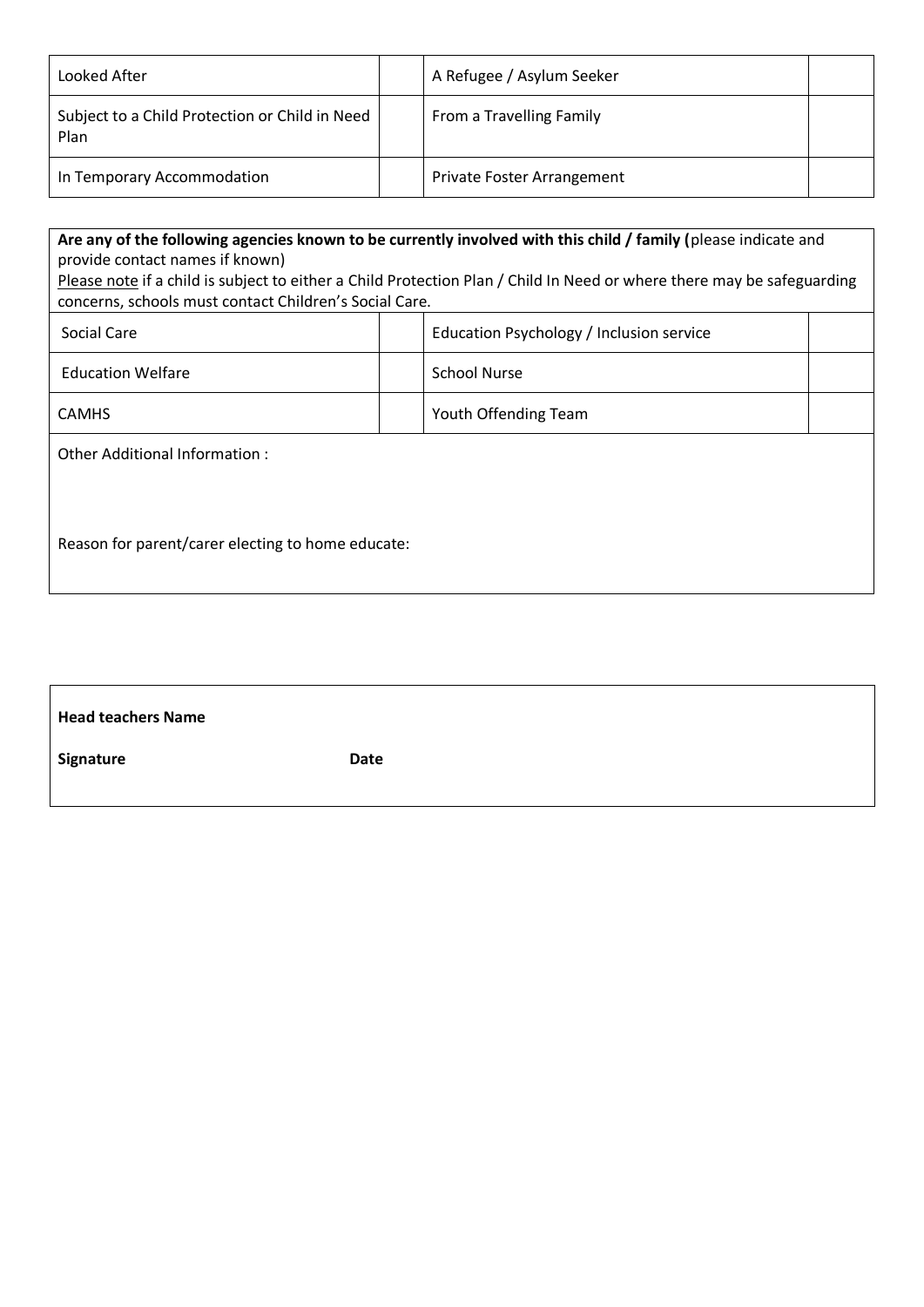**Please send the notification for Elective Home Education and EHE1 form to:**

**Amelia Holroyd Apprentice Systems Support Education Welfare**

**Children Young People and Families Education Welfare Service Corporate Mailroom PO Box 634 Barnsley S70 9GG**

**E-mail: EHE@barnsley.gov.uk**

**The Elective Home Education policy can be found at: [https://www.barnsley.gov.uk/services/children-families](https://www.barnsley.gov.uk/services/children-families-and-education/schools-and-learning/educating-your-child-at-home/)[and-education/schools-and-learning/educating-your-child-at-home/](https://www.barnsley.gov.uk/services/children-families-and-education/schools-and-learning/educating-your-child-at-home/)**

**Barnsley Council/Education Welfare's privacy statement is available to view at <https://www.barnsley.gov.uk/media/8746/early-start-prevention-and-sufficiency-education-welfare-service.pdf>**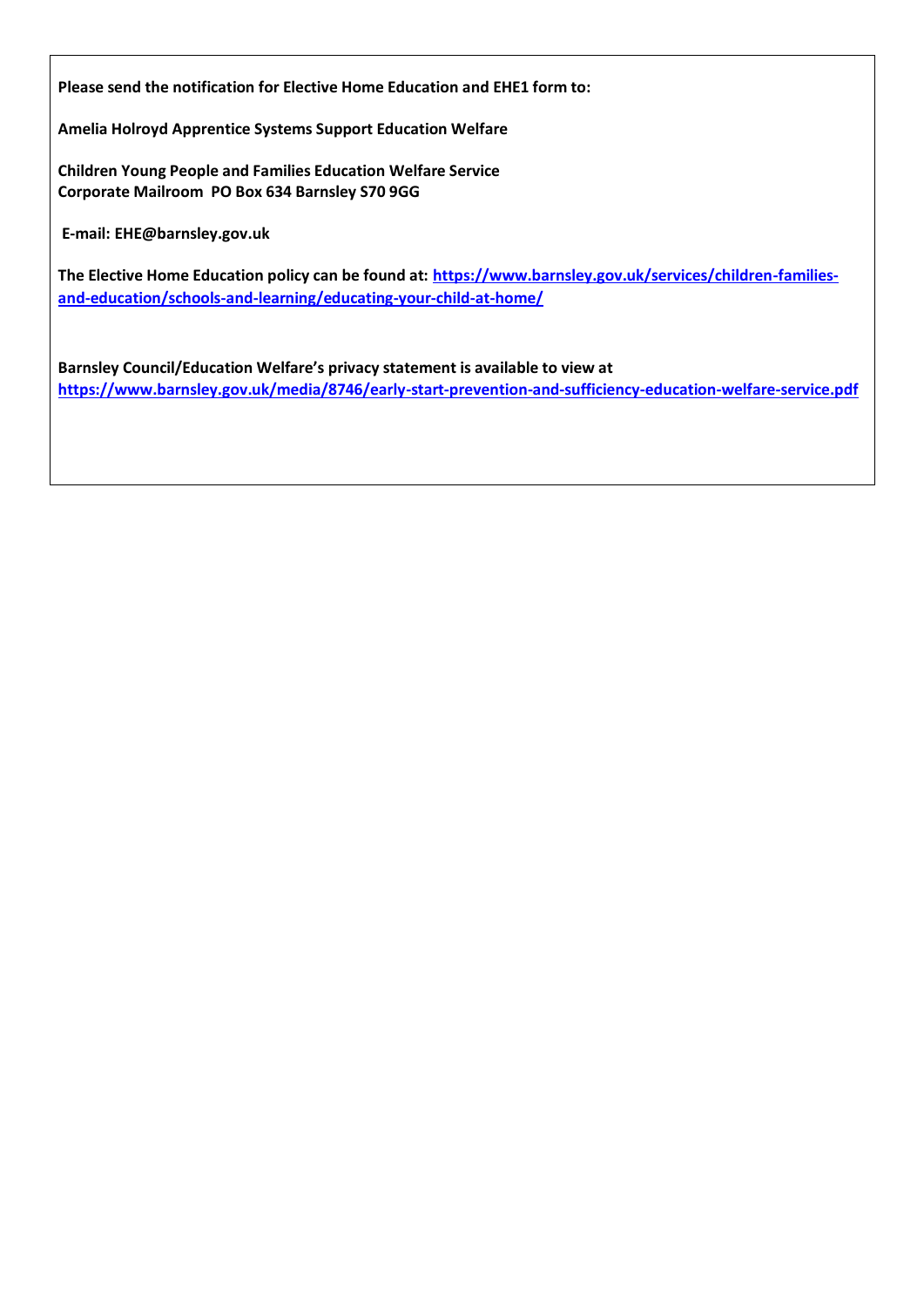

#### **Education Early Start and Prevention Education Welfare Service**

EHE Notification Parental Contact Record completed by EHE EWO following the visit to the parent / carer of:

Name: DOB:

**Relevant background information /reason for EHE if not on the initial notification :**

**Name of parent responsible for EHE & Arrangements:**

**Parent /Carers views/comments:**

**Action Future Plans /Additional Information:**

**Pupil views/comments:**

**Pupil signature:**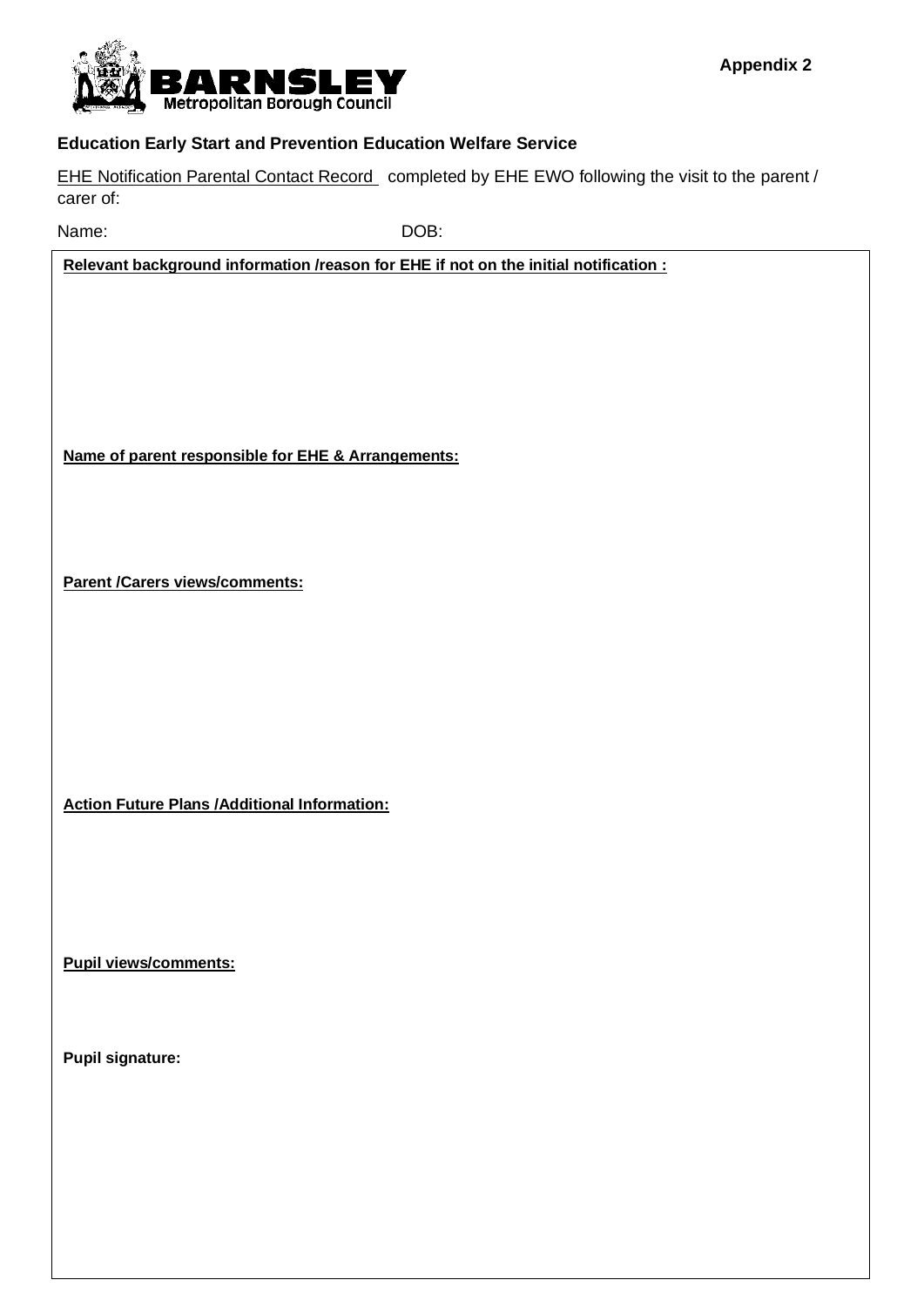| Have parental rights and responsibilities been discussed:<br>Yes / No                                                                                                                                                                                                                                                                                                            |  |
|----------------------------------------------------------------------------------------------------------------------------------------------------------------------------------------------------------------------------------------------------------------------------------------------------------------------------------------------------------------------------------|--|
| The implications regarding withdrawing my child from mainstream education have been explained to me by<br>Karen Dudley Julie Haywood Rachel Bowman (delete as applicable) EHE Education Welfare Officer and I<br>understand that my child's education is now my sole responsibility                                                                                              |  |
| Signed:                                                                                                                                                                                                                                                                                                                                                                          |  |
| <b>Print Name:</b>                                                                                                                                                                                                                                                                                                                                                               |  |
| Date:                                                                                                                                                                                                                                                                                                                                                                            |  |
| The Elective Home Education policy can be found at https://www.barnsley.gov.uk/services/children-families-and-education/schools-<br>and-learning/educating-your-child-at-home/<br>Barnsley Council/Education Welfare's privacy statement is available to view at https://www.barnsley.gov.uk/media/8746/early-start-<br>prevention-and-sufficiency-education-welfare-service.pdf |  |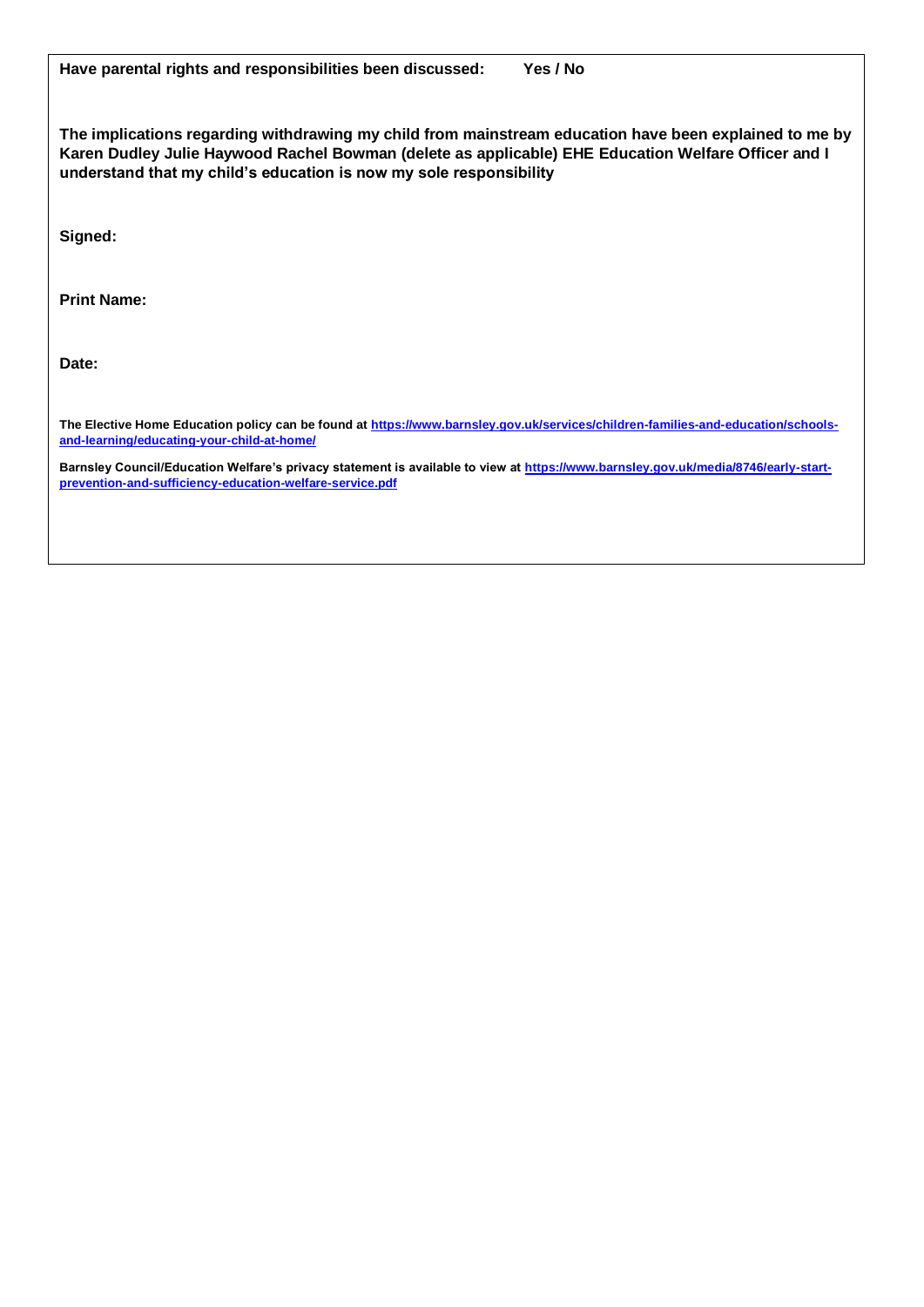#### **EDUCATION WELFARE SERVICE ELECTIVE HOME EDUCATION PROCEDURE FLOWCHART**

Parent/Carers to notify the school in writing of their intention to educate their child at home. Schools must discuss the circumstances around the request with the parents /carers.

If the parent/carers wish to pursue EHE school must complete the EHE 1 form and forward onto the Education Welfare Service [EHE@Barnsley.gov.uk](mailto:EHE@Barnsley.gov.uk) For EWS to make the necessary safeguarding and SEND Checks

If there are any safeguarding concerns from professionals, regarding the parental notification of EHE this may result in a referral to Children's Social Care to undertake an assessment of the risks posed to the child through EHE. This assessment may result in the parent being encouraged to return the child to mainstream education in order to prevent the escalation of safeguarding procedures

Once the checks are complete the information will be passed to The EHE or SEND EWO, who will visit the family within 10 working days to explain the procedure and seek the views and wishes of the young person (age appropriate). They will also liaise with other services working with the family to ensure a multi-agency support continues. An EHE 2 form will be completed

The EWO visiting the family will undertake an assessment of the reasons given for EHE and will negotiate an appropriate response for the child, if unresolved school issues are a factor for EHE the officer will arrange a meeting in school with the Headteacher and any multi agencies to consider and plan a return to the child to a school setting.

If following the visit and the EWO's assessment parents continue to preference EHE. The School and Advisor will be notified, NFA required from school. An initial visit will be arranged by the EHE Advisor